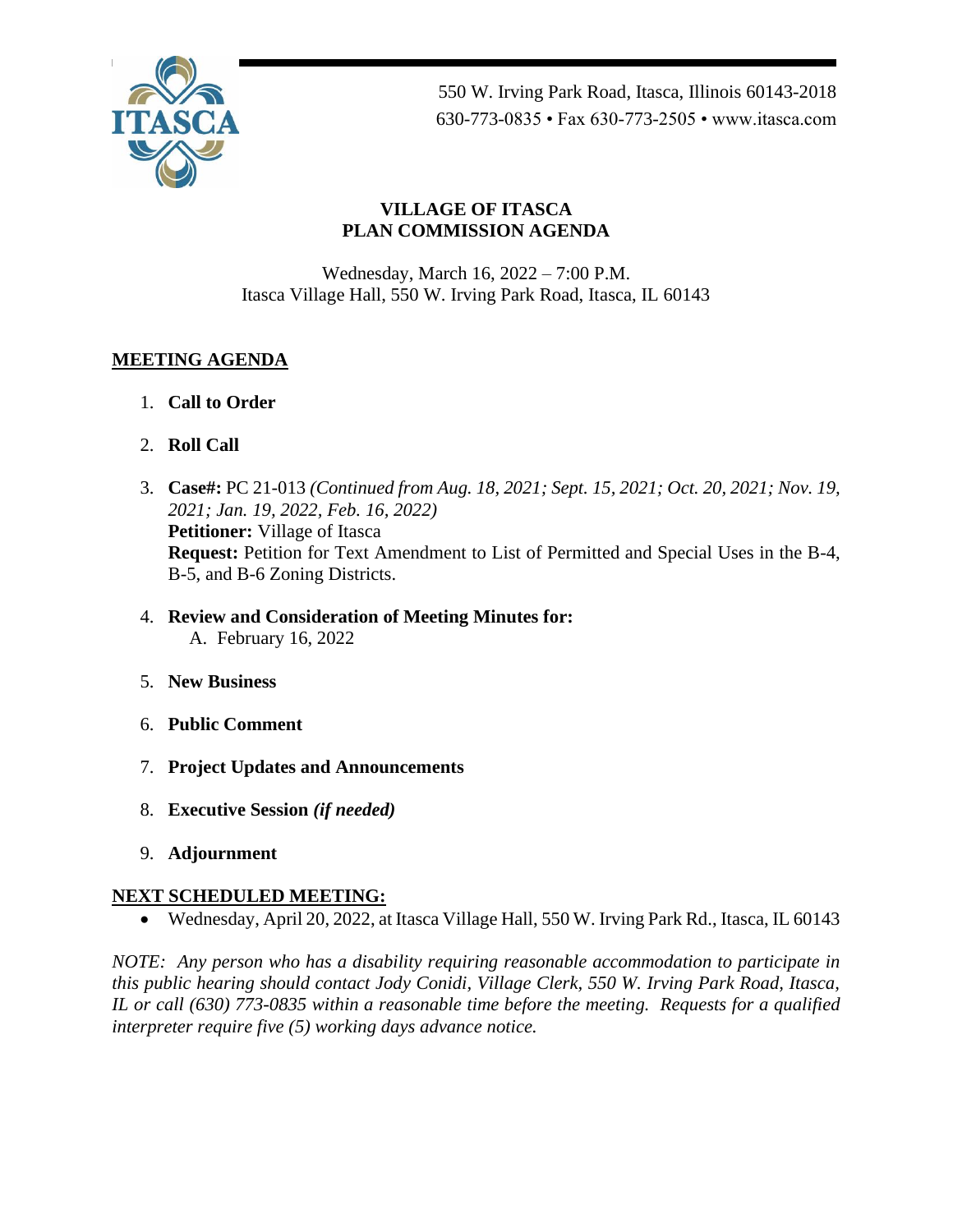

# 1. **Call to Order:**

The Village of Itasca Plan Commission Meeting called to order by Commissioner Drummond at 7:00 pm.

### 2. **Roll Call:**

**Present:** Commissioners Frank Carello, Christopher McAllister, Krista Ray, Anthony Russo, Eric Swets, and Chairman Jeffrey Holmes.

### **Absent:** None.

**Others Present:** Mr. Mo Khan, Village Planner; Mr. Vijay Gadde, Community Development Director; Ms. Yordana Wysocki, Village Attorney

#### Regarding the matter on PC 21-015:

Suzanna Strangmeier, ComEd External Affairs Manager; Scott Saef, Sidley Austin LLP; Mike Macak, ComEd Sr. Project Manager; Christina Deuchler, ComEd Manager of Physical Security; Doug Gotham, Landscape Architect, Christopher B. Burke Engineering, Ltd.; Darren Olson, Vice President, Christopher B. Burke Engineering, Ltd.; Paul & Robin Cibulka, Resident and Owner, 1256 Inverness Ln.

### Regarding the matter on PC 22-022:

Kevin Clark, the Lakota Group; Hannah Bader; the Lakota Group; Christian Vetter, Market Feasibility Advisors; Michael Horsting, Regional Transportation Authority.

3. **Case #:** PC 21-015

**Petitioner & Owner:** Commonwealth Edison (ComEd) Company **Address:** 775 N. Prospect Ave. **Request:** Petition for Special Use Amendment, Class I Site Plan Approval, Variances, and Final Plat of Subdivision to construct an Electric Utility Building and Security Fencing.

a. **Call for a Motion to Open:** Chairman Holmes called for a motion to open the public hearing. **Motion:** Commissioner Ray.

**Second:** Commissioner Swets.

# **Roll Call Vote:**

Yes: Commissioners Carello, McAllister, Ray, Russo, Swets, and Chairman Holmes. **No:** None. **Motion: Passes.**

### b. **Discussion:**

Mr. Khan provided a summary of Staff's Report. The Petitioner provided a summary and need for their requests. ComEd stated that the new building would help increase efficiency of their operation which would reduce the number of outages and shorten the duration of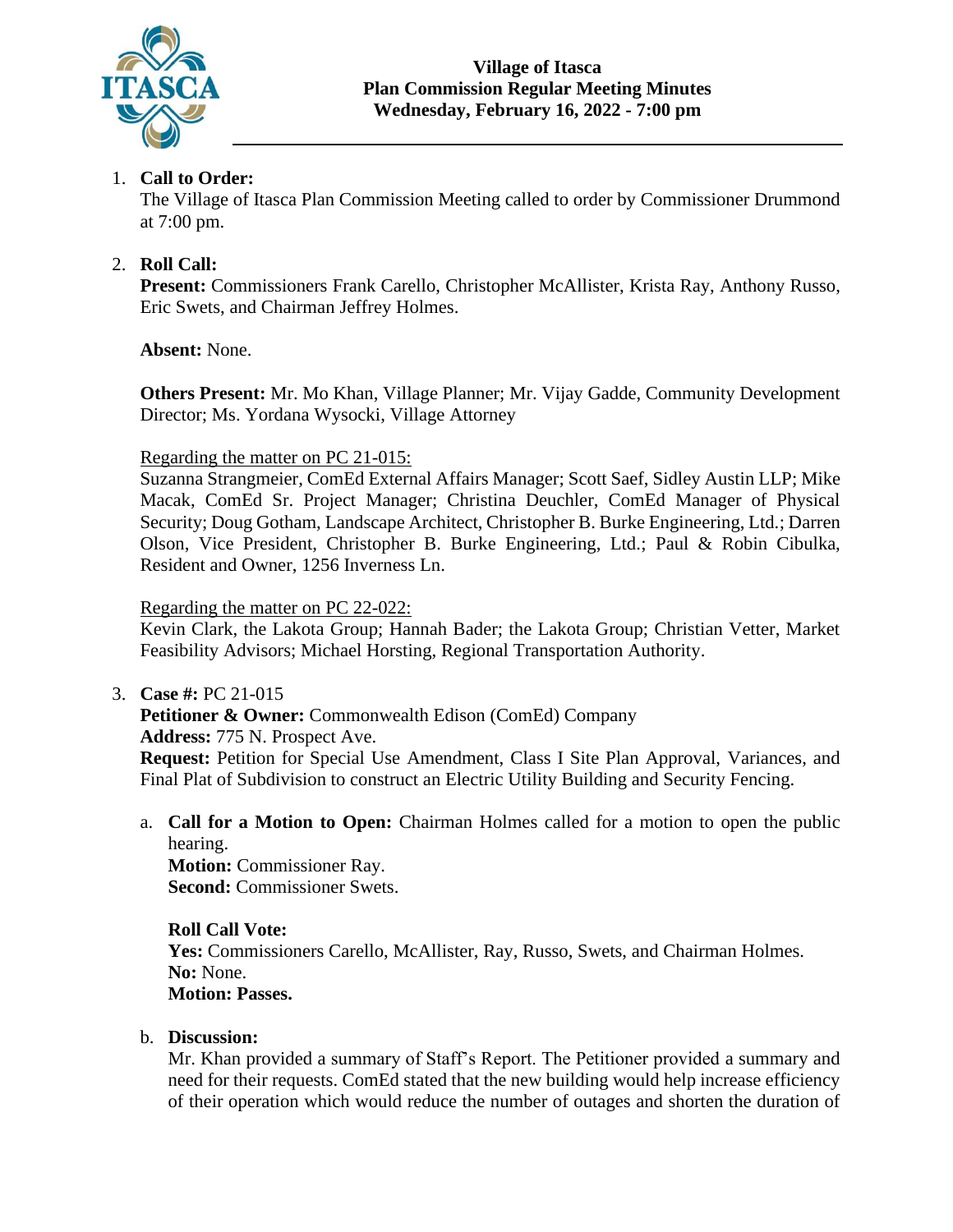> outages. The security fencing is needed due regulatory requirements as well as incidents experienced at other facilities and to be proactive.

> The Commissioners were generally supportive of the request but questioned the need for a forty-seven (47) feet tall building. The Petitioner stated that the height clearance is needed for operation and any future repair of the equipment.

> Mr. and Mrs. Cibulka, the residents and property owners, at 1256 Inverness Ln. questioned the impact of the project on stormwater run-off and construction activity on the nearby residential property. The Petitioner stated that the project includes stormwater improvement that will direct water away from portion of the subject property closest to the residential area. The Petitioner also stated that construction activity will be limited to the hours of 7 a.m. – 4 p.m., Monday through Friday and that all equipment and materials will be staged on-site primarily on the north end of the property.

c. **Call for a Motion to Approve:** Chairman Holmes called for a motion to adopt Staff's Findings of Facts and recommend approval of PC 21-015. **Motion:** Commissioner Ray. **Second:** Commissioner Carello.

#### **Roll Call Vote:**

Yes: Commissioners Carello, McAllister, Ray, Russo, Swets, and Chairman Holmes. **No:** None. **Motion: Passes.**

d. **Call for a Motion to Close:** Chairman Holmes called for a motion to close the public hearing.

**Motion:** Commissioner Ray. **Second:** Commissioner Swets.

**Voice Vote: Yes:** All **No:** None. **Motion: Passes.**

4. **Case #:** PC 22-001

**Petitioner:** Village of Itasca **Request:** Review & Adopt *Village of Itasca Downtown Strategic Action Plan 2022*

a. **Call for a Motion to Open:** Chairman Holmes called for a motion to open the public hearing. **Motion:** Commissioner Ray.

**Second:** Commissioner Russo.

**Voice Vote:**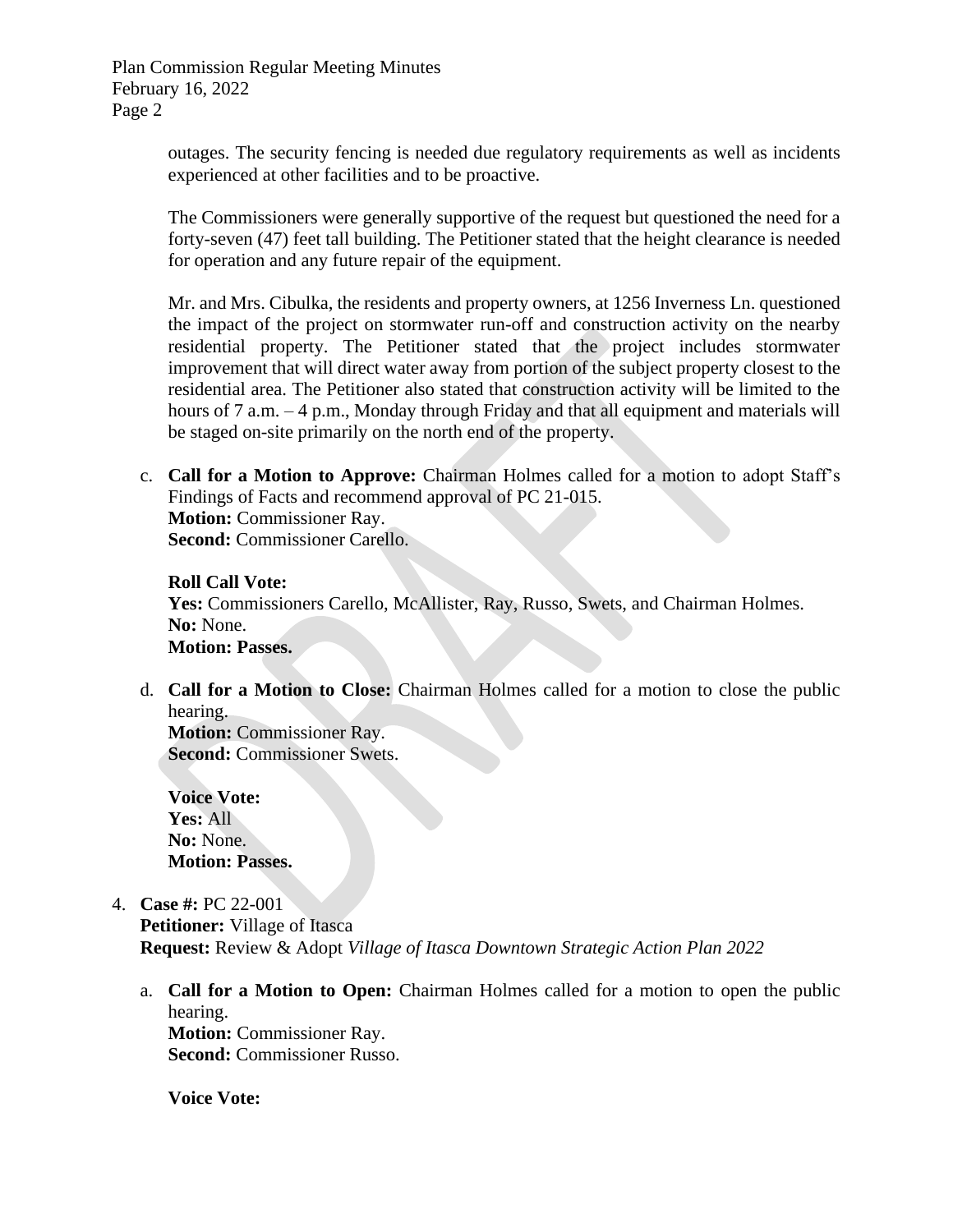> **Yes:** All. **No:** None. **Motion: Passes.**

#### b. **Discussion:**

Mr. Khan provided a summary of Staff's Report and introduced Mr. Clark of the Lakota Group, which is the principal consultant on the Downtown Plan project. Mr. Clark provided a summary presentation of the 2022 Downtown Strategic Action Plan.

The Commissioners were generally supportive of the Downtown Plan and had general questions regarding the timeline of the various recommendations or next step actions. Mr. Clark explained that the table at the end of the plan shows which recommendations are projected to be or can be completed in a short-time frame and which would require a longerterm commitment from the Village.

c. **Call for a Motion to Approve:** Chairman Holmes called for a motion to recommend approval of PC 22-001. **Motion:** Commissioner Ray.

**Second:** Commissioner Russo.

#### **Roll Call Vote:**

Yes: Commissioners Carello, McAllister, Ray, Russo, Swets, and Chairman Holmes. **No:** None. **Motion: Passes.**

d. **Call for a Motion to Close:** Chairman Holmes called for a motion to close the public hearing.

**Motion:** Commissioner Swets. **Second:** Commissioner Ray.

**Voice Vote: Yes:** All **No:** None. **Motion: Passes.**

5. **Case #:** PC 22-002

**Petitioner:** Village of Itasca **Request:** Petition for Text Amendment to Fence Regulations in All Zoning Districts.

a. **Call for a Motion to Open:** Chairman Holmes called for a motion to open the public hearing. **Motion:** Commissioner Ray.

**Second:** Commissioner Swets.

**Roll Call Vote:**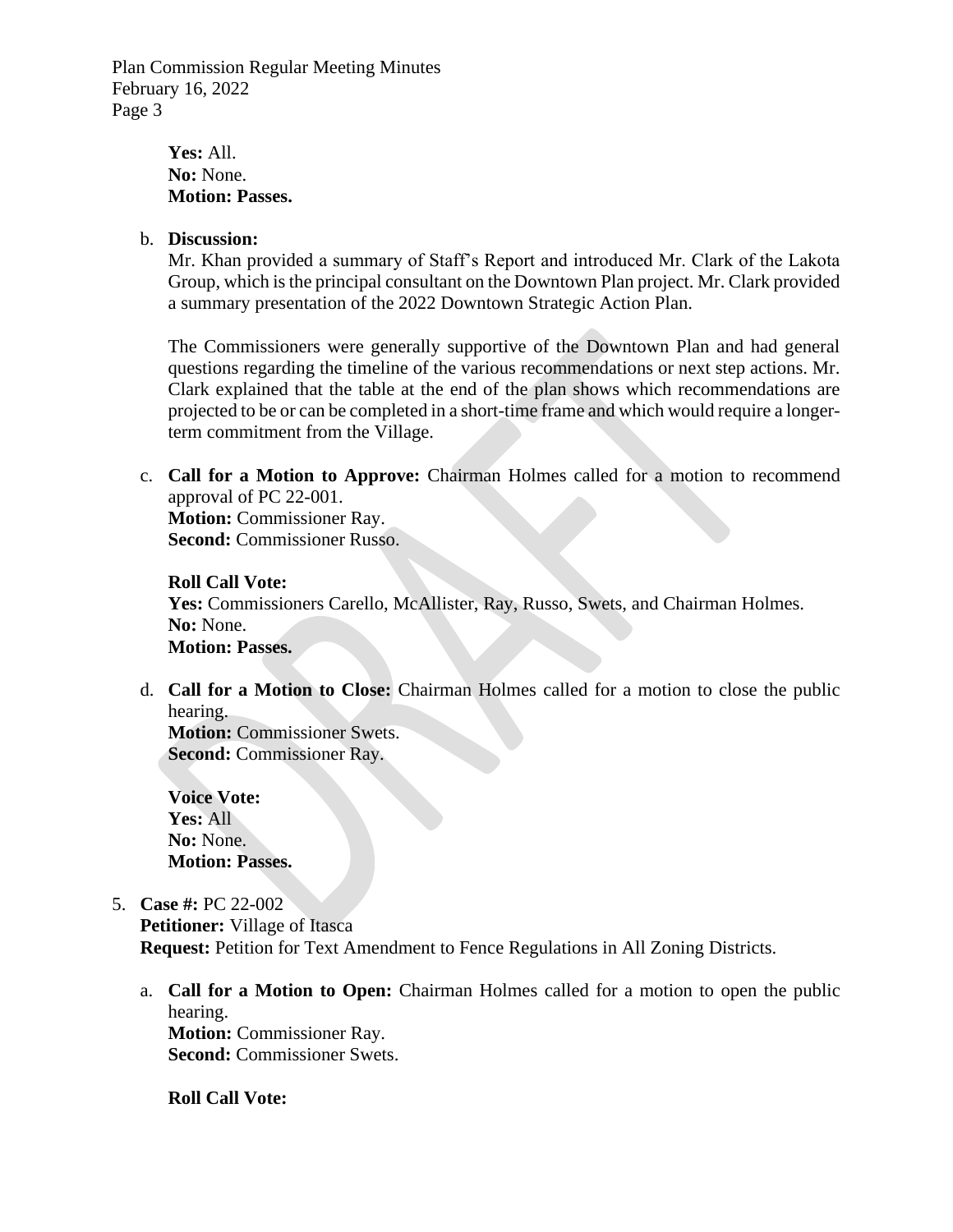> Yes: Commissioners Carello, McAllister, Ray, Russo, Swets, and Chairman Holmes. **No:** None. **Motion: Passes.**

### b. **Discussion:**

Mr. Khan provided a summary of Staff's Report and stated that the text amendments presented are those that were agreed upon at the last Joint Meeting.

The Commissioners were generally supportive of the proposed text amendments.

c. **Call for a Motion to Approve:** Chairman Holmes called for a motion to recommend approval of PC 22-002. **Motion:** Commissioner Ray.

**Second:** Commissioner Swets.

#### **Roll Call Vote:**

Yes: Commissioners Carello, McAllister, Ray, Russo, Swets, and Chairman Holmes. **No:** None. **Motion: Passes.**

d. **Call for a Motion to Close:** Chairman Holmes called for a motion to close the public hearing.

**Motion:** Commissioner Swets. **Second:** Commissioner Ray.

**Voice Vote: Yes:** All **No:** None. **Motion: Passes.**

- 6. **Case #:** PC 21-013 *(Continued from Aug. 18, 2021; Sept. 15, 2021; Oct. 20, 2021; Nov. 19, 2021; Jan. 19, 2022)* **Petitioner:** Village of Itasca **Request:** Petition for Text Amendment to List of Permitted and Special Uses in the B-4, B-5, and B-6 Zoning Districts.
	- a. **Call for a Motion to Open:** Chairman Holmes called for a motion to open the public hearing. **Motion:** Commissioner Ray. **Second:** Commissioner Russo.

**Roll Call Vote:** Yes: Commissioners Carello, McAllister, Ray, Russo, Swets, and Chairman Holmes. **No:** None. **Motion: Passes.**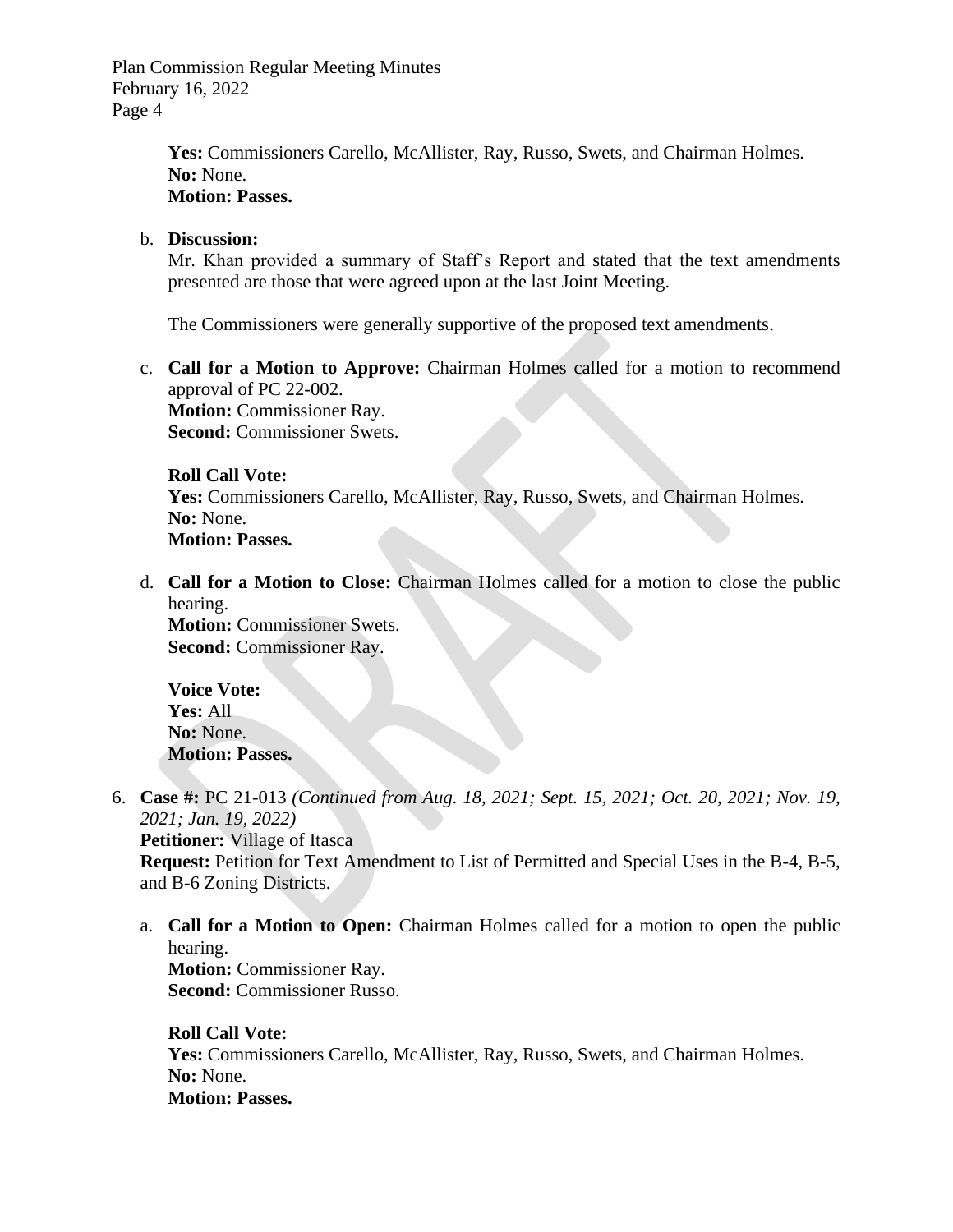#### b. **Discussion:**

Mr. Khan requested a continuation of the request to the next regular Plan Commission Meeting.

c. **Call for a Motion to Continue:** Chairman Holmes called for a motion to continue the public hearing to March 16, 2022. **Motion:** Commissioner Swets. **Second:** Commissioner Ray.

**Roll Call Vote:** Yes: Commissioners Carello, McAllister, Ray, Russo, Swets, and Chairman Holmes. No: None. **Motion: Passes.**

#### 7. **Review and Consideration of Meeting Minutes for:**

**Call for a Motion to Approve:** Chairman Holmes called for a motion to approve the following Regular Meeting Minutes with the noted revisions:

- A. November 19, 2021
- B. January 19, 2022

**Motion:** Commission Ray. **Second:** Commissioner Russo.

**Voice Vote: Yes:** All **No:** None. **Motion: Passes.**

- 8. **New Business:** None.
- 9. **Public Comments:**  None.

#### 10. **Project Updates and Announcements:**

Mr. Khan provided an update on recent projects including Ricky Rockets Gas Station.

#### 11. **Executive Session:**

**Call for a Motion:** Chairman Holmes called for a motion to go into Executive Session to discuss pending litigation in accordance with 5 ILCS 120/2 (c)(11).

**Motion:** Commission Ray.